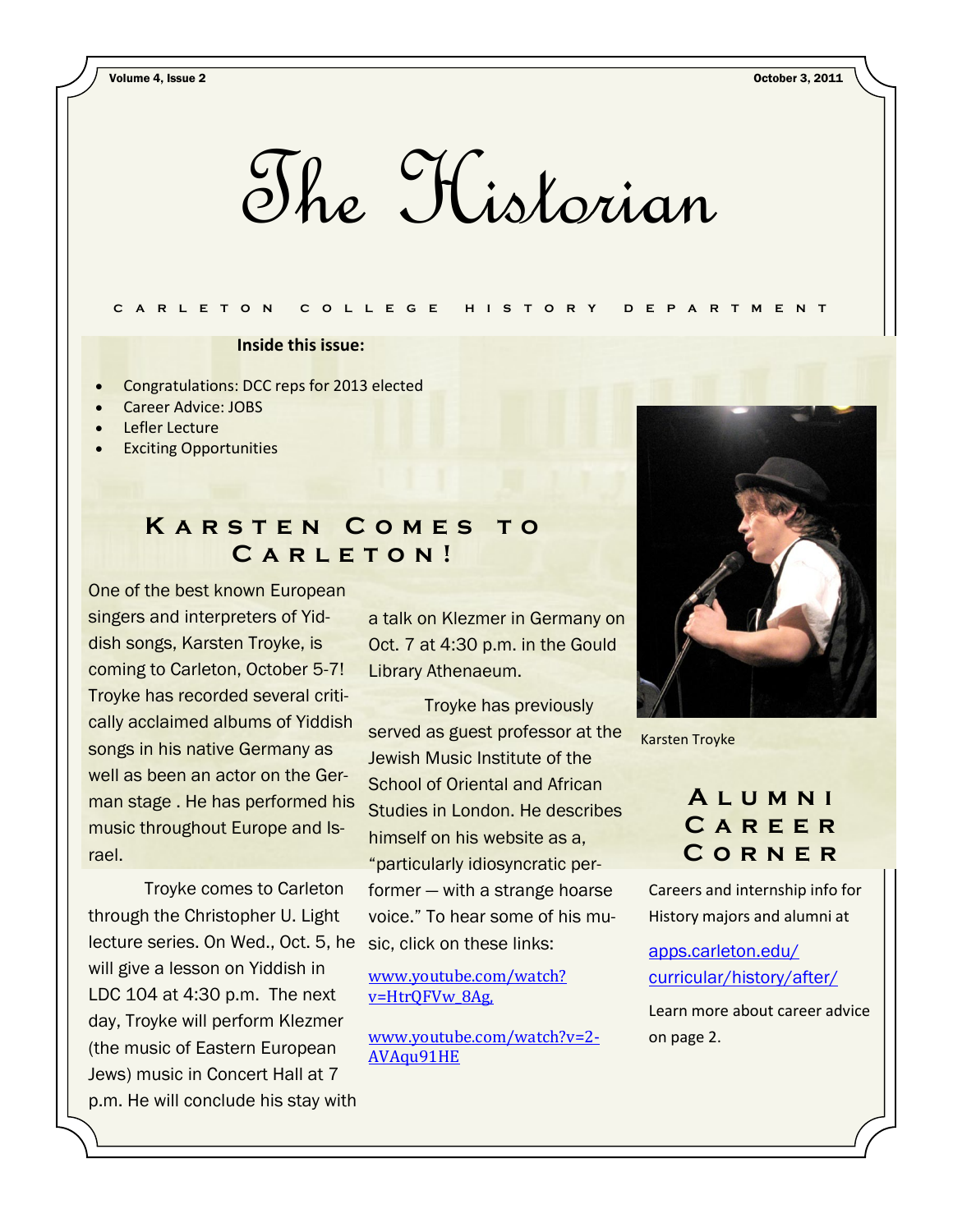#### <span id="page-1-0"></span>**PAGE 2** THE HISTORIAN

## **C a r e e r A d v i c e**

The Career Center is hosting "30-minutes" programs throughout the term. The program enables you to schedule 30-minute encounters with alumni in career areas ON CAMPUS or via Skype (making it super convenient to gain information). On Thur., Oct. 6, Rolf Oliver "62, a History major and now president of an architecture firm will meet with students. To learn more about the fields and the alumni and to sign up for a session, click on this link: [http://apps.carleton.edu/campus/career/30\\_minutes/](http://apps.carleton.edu/campus/career/30_minutes/) 

Kate Juhl '04, Program Director, University Career Center at the University of Maryland wants to help with career plans for Carleton students interested in grad school for higher education/career counseling as well as other students interested in arts, humanities, and journalism. Email her at bourdowk@gmail.com

#### **DCC Representatives Elected Congratulations!!**

Charlie Rosenthal and Rachel Feinberg have been chosen by their History comrades '13 to the Departmental Curriculum Committee .Their term is for two years, 2011-13. They join Ben Somogyi and Robin Reich, to round out our DCC Committee for this year. To find out more about the DCC, visit: [http://apps.carleton.edu/curricular/history/major/dcc/](#page-1-0)





### UPCOMNG HISTORY EVENT:

Fall Herbert P. Lefler Lecture, 10/20/11, 5 pm, Lei 305,

Professor Giancarlo Casale, U. Minn, *What* 



*Did It Mean to Be European in the 16th Century? A View from the Ottoman Empire.*  [www.hist.umn.edu/people/profile.php?](http://www.hist.umn.edu/people/profile.php?UID=casale) [UID=casale](http://www.hist.umn.edu/people/profile.php?UID=casale)

### **O T H E R O P P O R T U N I T I E S**

Hawaii University International Conferences on Arts and Humanities is calling for papers for its conference on January 8-10. 2012 in Honolulu. Submissions will be collected at [artshumanities@huichawaii.org](mailto:artshumanities@huichawaii.org) and are needed by Oct. 7.

The Bard-CEU Study Abroad Program. Undergraduates can study side-by-side with graduate students from around the world. Programs of particular interest are: International Relations & European Studies, Philosophy, History, Medieval Studies, Mathematics, Sociology, Political Science, Gender Studies, Nationalism Studies and Public Policy.

Troika is an undergraduate journal in Slavic, East European and Eurasian studies at UC Berkeley. The first issue of Troika came out this Spring. The journal publishes outstanding undergraduate student work in Eastern European and Eurasian studies. This may include, but is not limited to, academic research papers, creative writing, photography, artwork and memoirs. If you would like to submit your academic work, please email it as an attachment to [thetroi](mailto:thetroikajournal@gmail.com)[kajournal@gmail.com,](mailto:thetroikajournal@gmail.com) and please include your name, university, major (or intended major), and graduation year. We gladly accept papers and other creative works written for classes. Please limit your submission to 3000 words.

Comps Proposals for Seniors due Friday, OCTOBER 14: <https://apps.carleton.edu/curricular/history/Comps/>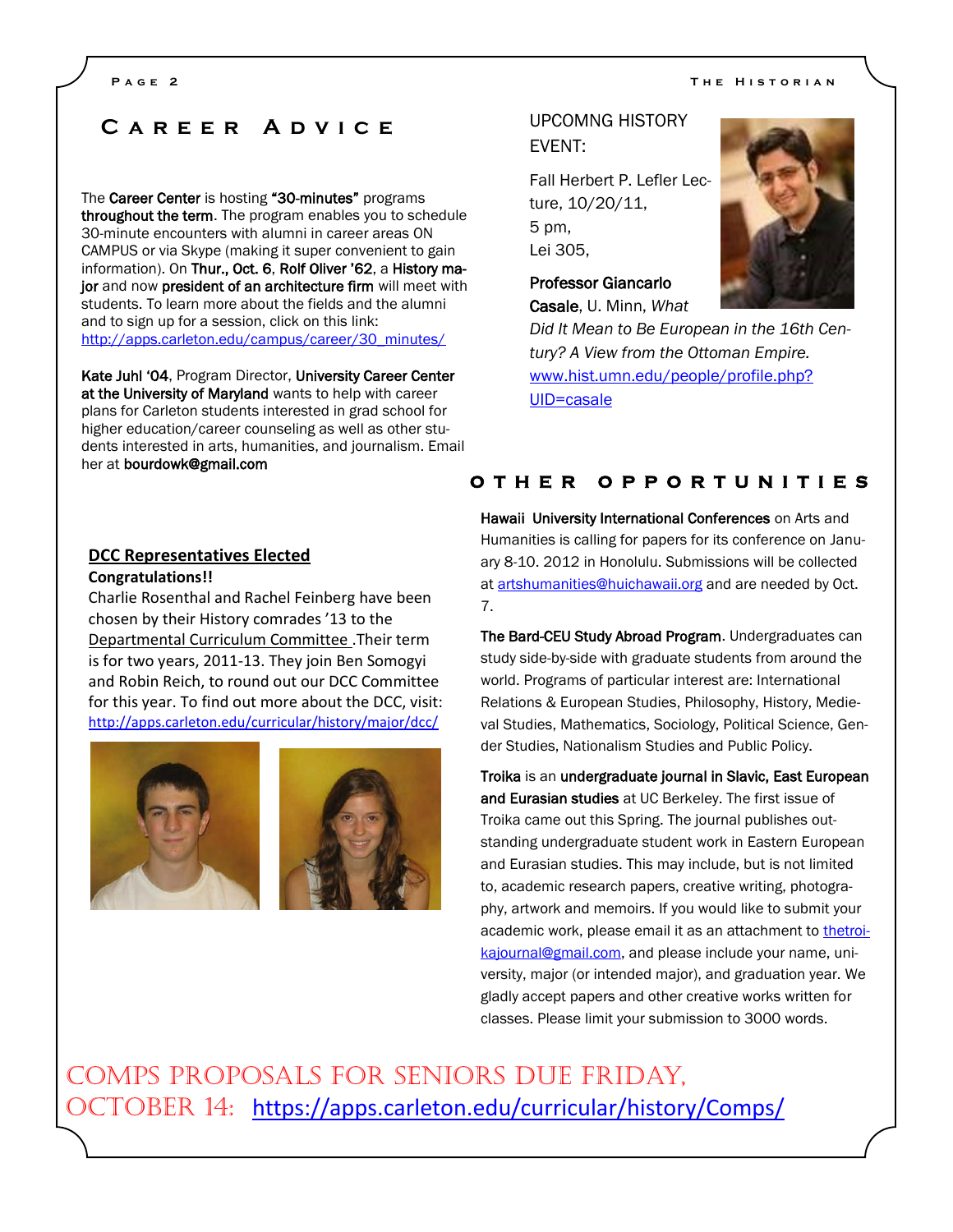PAGE 3